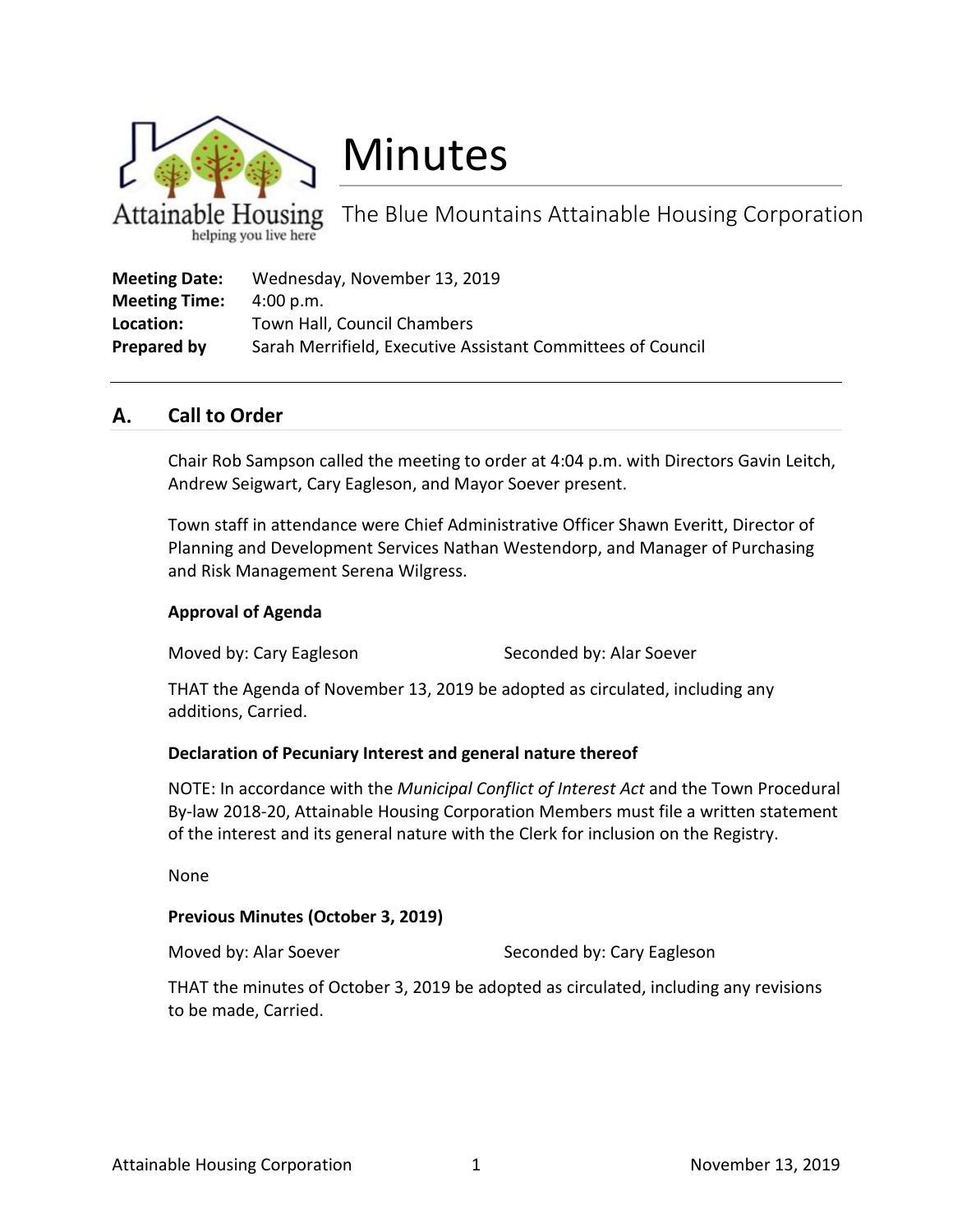#### В. **Staff Reports and Deputations**

#### **B.1 Deputations, if any**

None

# **B.1.1 Presentation: StrategyCorp Re: Request for Information 2019-61-P-AHC Report**

Brian Teefy and Mike Cautillo of StrategyCorp reviewed Request for Information 2019- 61-P-AHC Report, including an overview of the Engagement Process and Key Themes and Considerations.

The Attainable Housing Corporation took a break from 4:09 p.m. to 4:17 p.m. for a photo-opportunity by "On the Bay" Magazine.

Upon reconvening, the StrategyCorp presentation commenced.

Moved by: Alar Soever Seconded by: Gavin Leitch

THAT The Blue Mountains Attainable Housing Corporation receive RFI 2019-61-P-AHC Report;

AND THAT the Attainable Housing Corporation request Council direct staff to complete an Odour Impact Analysis, a Visual Impact Assessment, up to four (4) Development Concept Options including 2 dimensional and 3 dimensional graphic design renderings, consistent with the Attainable Housing Corporation's Conceptual Business Plan, for Property #3 171 King Street with funding supplied by the Attainable Housing Corporation to an upset limit of \$50,000;

AND THAT The Blue Mountains Attainable Housing Corporation request Council delegate authority to the Chief Administrative Officer, or designate, to secure the consulting services, Carried.

Discussion regarding the Grey Road 19 site was deferred to the December 4, 2019 meeting.

Manager of Purchasing and Risk Management Serena Wilgress left the meeting at 5:40 p.m.

# **B.2 Public Comment Period (each speaker is allotted three minutes)**

NOTE: In accordance with the Town Procedural By-law 2018-20 fifteen minutes is allotted at the Meeting to receive public comments regarding Attainable Housing Corporation matters included on the Agenda. The speaker shall provide their name and address, and shall address their comments to the Chair. Comments shall not refer to personnel, litigation or potential litigation matters.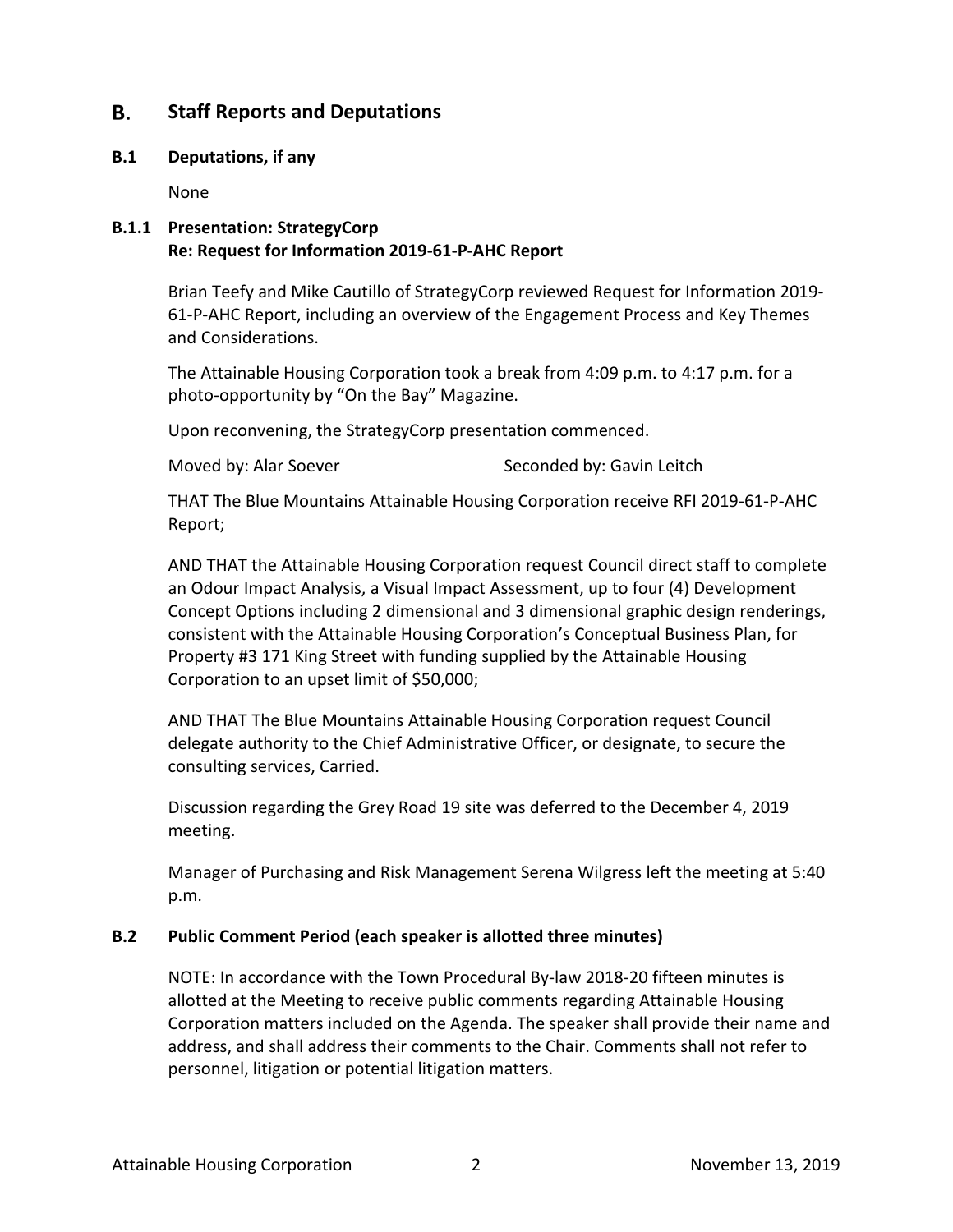# **B.2.1 Kim Harris-Gardner, 78 Lakeshore Drive, on behalf of Sally Leppard, 119 Louisa Street**

Kim Harris-Gardner advised the Attainable Housing Corporation that resident Sally Leppard was unable to stay for the meeting, but requested her comments be recorded into the minutes. Ms. Harris conveyed Ms. Leppard's concern that attainable housing is only one component of sustainability within the community, and further noted the Attainable Housing Corporation must consider the three components of sustainability when determining attainable housing matters, and commenting on matters such as the proposed TC Energy project, while considering potential environmental impacts.

# **B.2.2 Kim Harris-Gardner, 78 Lakeshore Drive**

Kim Harris-Gardner advised of her concern regarding the proposed TC Energy Project, in particular that the proposed system will be an open system, which can impact fish populations, and have other environmental impacts. Ms. Harris-Gardner advised the example of a similar system in Levington had significant environmental impacts, and also spoke regarding several recent crude oil spill incidents. Ms. Harris-Gardner noted a decision to welcome this type of industry to the region will impact existing forest lands and impact dark skies, and may open potential for a high-voltage energy corridor. Ms. Harris-Gardner commented that attainable housing is not the only consideration needed if the TC Energy project moves forward. Council must ensure proper public consultation and transparency in the process, and further, should provide additional comments to TC Energy which includes any public feedback received. Ms. Harris-Gardner requested protection of the forest corridor and protection of Georgian Bay and advised of an upcoming public consultation session in the Municipality of Meaford in December. Lastly, Ms. Harris-Gardner advised the comment deadline for the project is March 31, 2020.

# **B.3 Staff Reports, if any**

None

#### C. **Matters for Discussion**

# **C.1 Financial Advisor and Fairness Advisor Update**

2019-67-P-AHC – Financial Advisor Services closed Thursday, November 7, 2019.

2019-68-P-AHC – Fairness Advisory Services closes Thursday, November 14, 2019.

# **C.2 Executive Director Update**

Job posting for Executive Director closes Friday, November 15, 2019.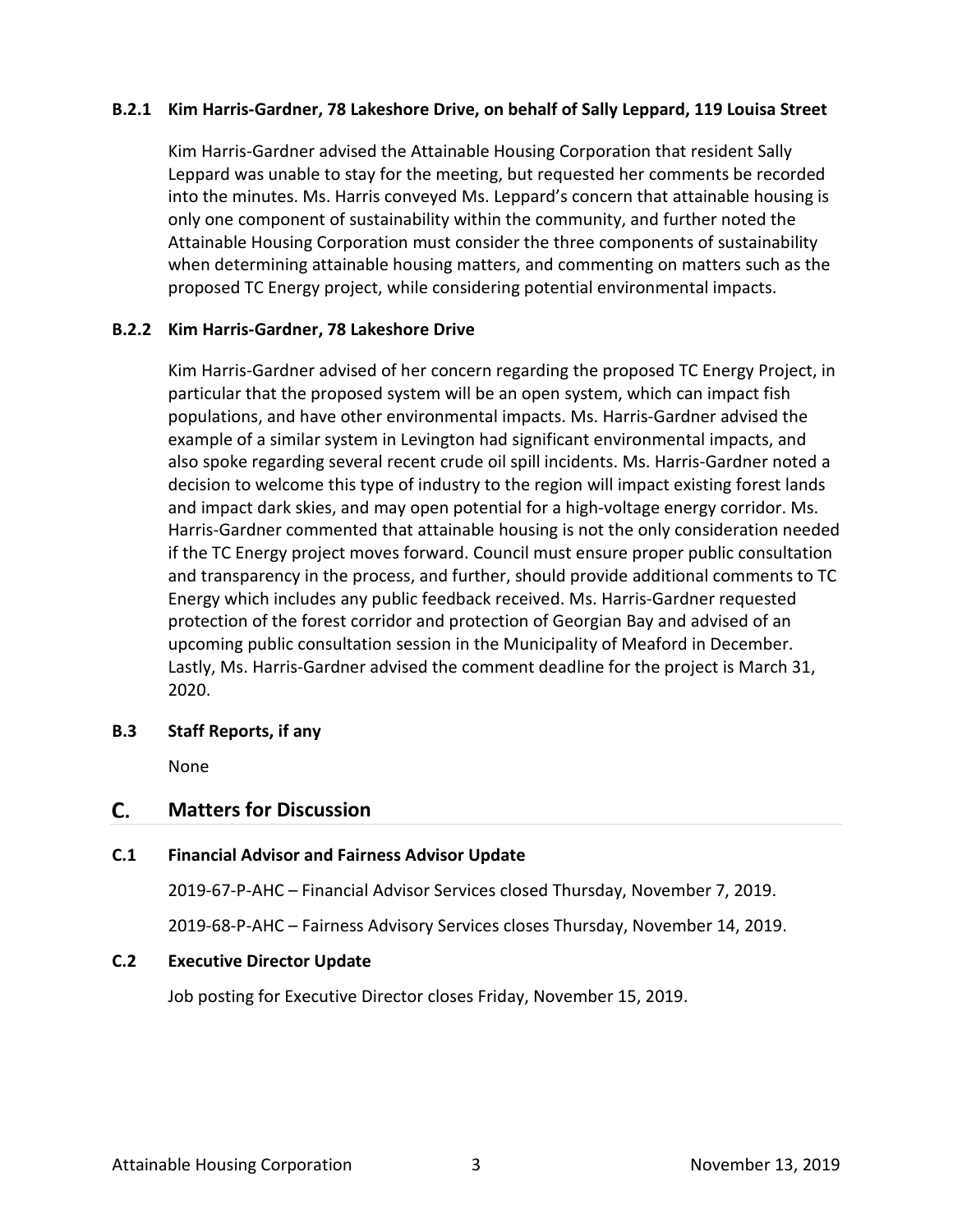# **C.3 Town of The Blue Mountains Draft Procedural By-law for Council and Committee of the Whole**

Note: included for information is staff report FAF.19.208 Followup Regarding Additional Changes to Procedural By-law 2018-20 following Public Meeting.

Executive Assistant Committees of Council Sarah Merrifield noted that an Executive Summary of Procedural By-law changes will be provided at the December 4, 2019 Board meeting.

# **C.4 Follow-up regarding TC Energy Letter – Mayor Soever**

Note: included for information is the Town's July 19, 2019 letter to the Department of National Defence re: TC Energy energy storage facility on the Canadian Army's 4<sup>th</sup> Canadian Division Training Centre.

Mayor Alar Soever noted he met with representatives of TC Energy in a very preliminary meeting and noted the project's possibility of providing an energy source alternative that does not require purchase of coal-fired energy from the United States. Mayor Soever further noted the need to ensure the TC Energy Consultation included comments about attainable housing. Mayor Soever emphasized a number of issues require resolution prior to an energy project being developed on the subject lands, and further noted the initial letter to TC Energy was to foster initial discussions.

# **C.5 Financial Position Overview – Cary Eagleson (verbal) and E-Crew Invoice**

Moved by: Cary Eagleson Seconded by: Andrew Seigwart

THAT The Blue Mountains Attainable Housing Corporation requests Council to provide \$20,000 that was allocated to the Corporation in the 2019 budget, Carried.

Moved by: Cary Eagleson Seconded by: Andrew Seigwart

THAT The Blue Mountains Attainable Housing Corporation authorize payment of eCrew invoice 5400 totaling \$180, exclusive of HST, for 2019/2020 website hosting services, Carried.

# **C.6 Scheduling of Annual General Meeting of the Membership**

Councillor Sampson will work with Executive Assistant Committees of Council to schedule an Annual General Meeting when needed.

# **C.7 2020 Meeting Schedule**

The 2020 meeting schedule will remain the same as the 2019 meeting schedule; first Thursday of the month, alternating between 2:00 p.m. meetings and 5:30 p.m. meetings.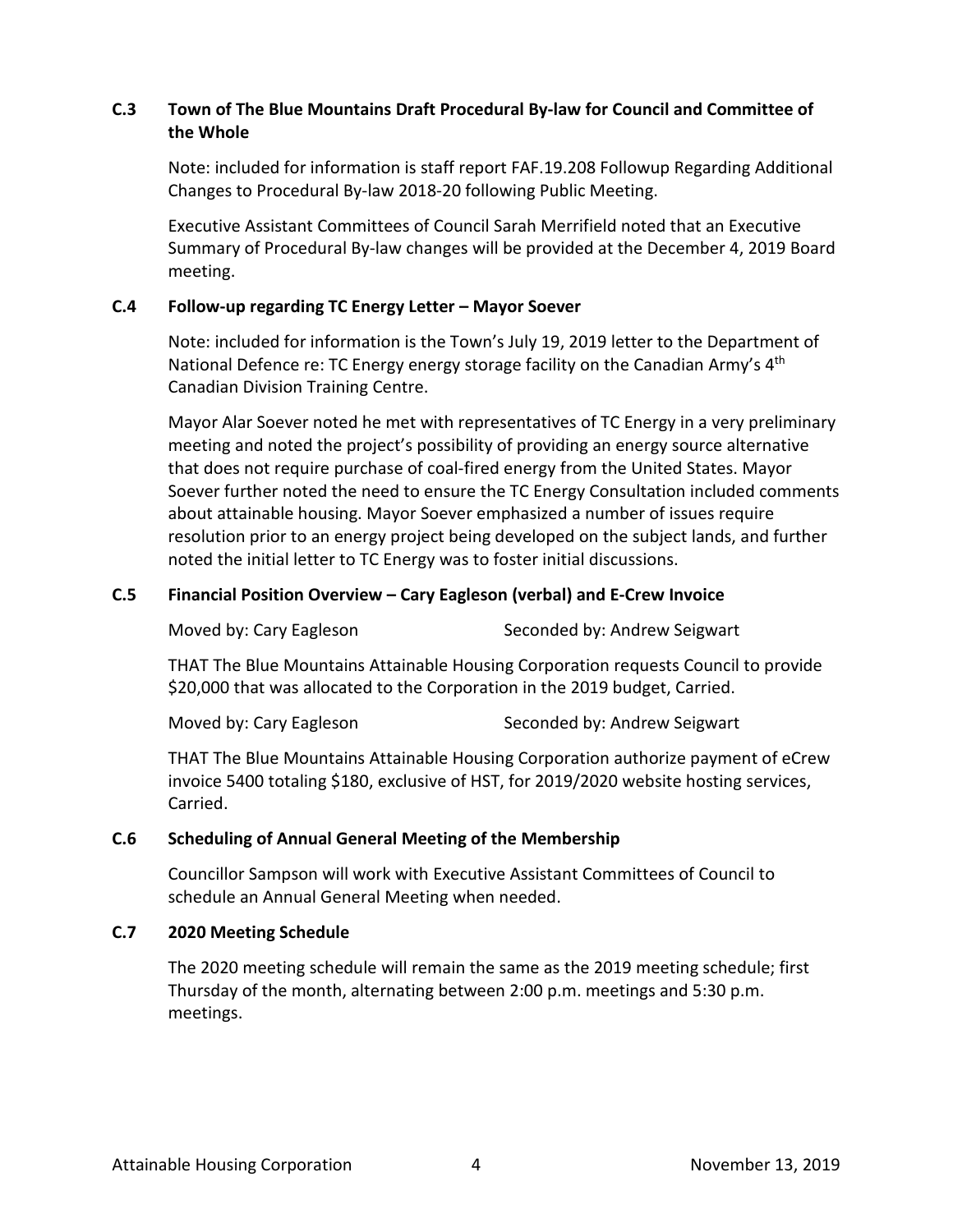# **C.8 Attainable Housing Corporation Action Item Tracking**

- Update Corporation's By-laws, Policies and Practices to reflect the Town's Procedural By-law
- Retention of Fairness Advisor, Financial Advisor through Request for Proposal Process
- Retention of Executive Director through Hiring Process
- Memorandum of Understanding

#### D. **Correspondence, if any**

# **D.1 Bruce Taylor**

# **Re: Grants for Basement Secondary Suites**

Note: This correspondence was initially reviewed at the September 5, 2019 Attainable Housing Corporation meeting, resulting in the following motion:

THAT the Attainable Housing Corporation receives correspondence item D.3 Bruce Taylor Re: Grants for Basement Secondary Suites for information and further consideration at the October 3, 2019 Board meeting, Carried.

For Committee consideration.

# **D.2 Steve Clark, Minister, Ministry of Municipal Affairs and Housing Re: 2019 Association of Municipalities Ontario (AMO) Delegation and Attainable Housing**

Note: This correspondence was received by Council October 21, 2019.

For Committee consideration.

# **D.3 Ernie Hardeman, Minister, Ministry of Agriculture, Food and Rural Affairs Re: 2019 Association of Municipalities Ontario (AMO) Delegation and Attainable Housing**

For Committee consideration.

Correspondence Items D.1, D.2, and D.3 were deferred to the December 4, 2019 Attainable Housing Corporation meeting.